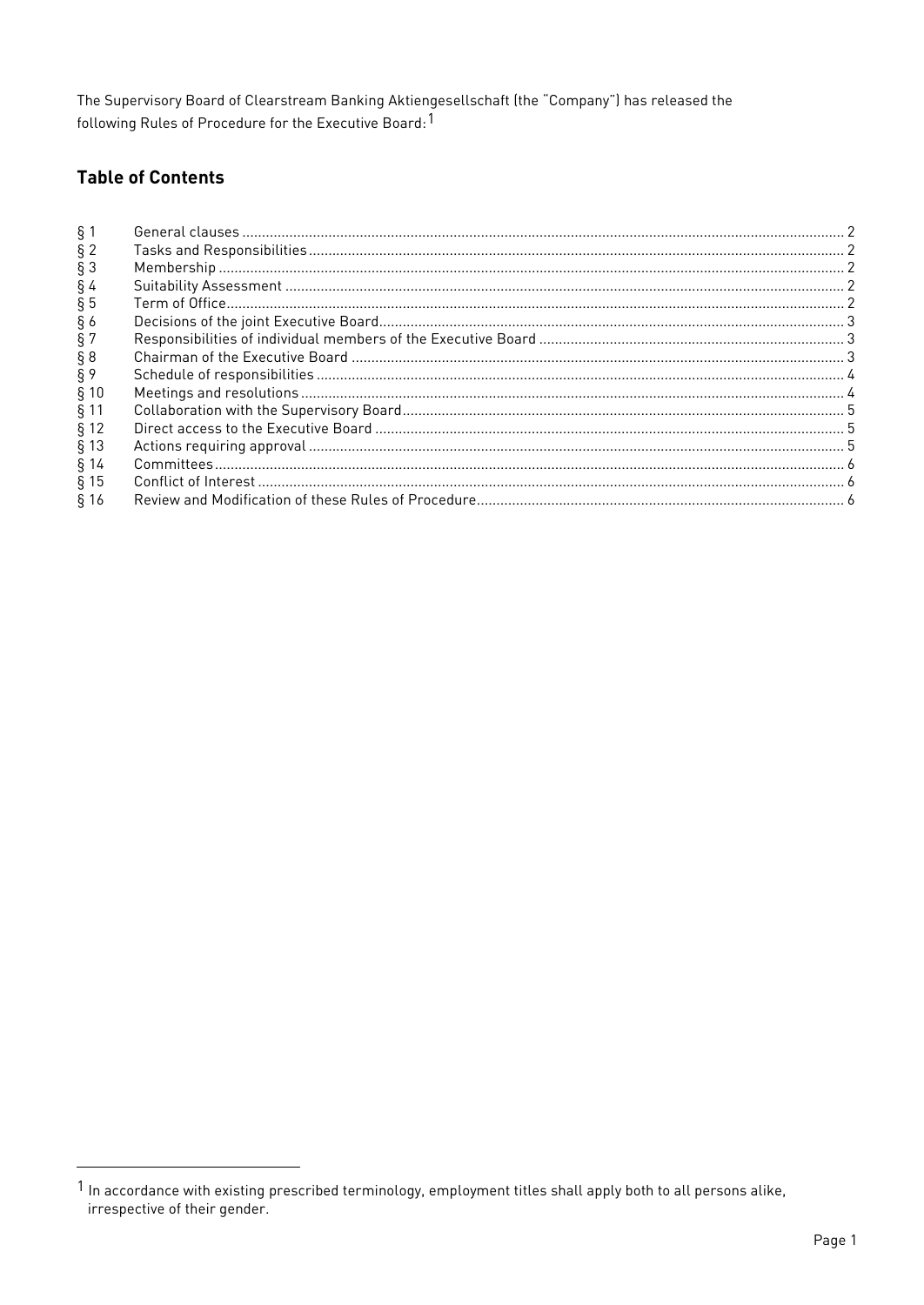## <span id="page-1-0"></span>**§ 1 General clauses**

Members of the Executive Board conduct the business of the Company in accordance with the applicable law, in particular the German Stock Corporation Act (AktG), the German Banking Act, relevant EU Regulations and EU Directives - notably the European Central Securities Depositories Regulation (CSDR)[2](#page-1-5) -, the articles of association of the Company, these Rules of Procedure, the schedule of responsibilities and their service contracts as well as applicable policies, in particular the Conflicts of Interest Policy.

## <span id="page-1-1"></span>**§ 2 Tasks and Responsibilities**

- (1) The Executive Board manages and represents the Company. The Executive Board shall design and establish the Company's business strategy, the risk strategy, the strategy regarding capital adequacy and liquidity as well as the guiding principles governing:
	- a) the organisational and operational structure including IT (technology) and internal communications processes,
	- b) the internal control, compliance and risk management mechanisms,
	- c) the professional conduct and corporate values, including escalation procedures,
	- d) the central administration, including administrative, accounting and IT organisation,
	- e) outsourcing,
	- f) the management of continuing activities and crisis events, and
	- g) the appointment and replacement of persons holding key functions.
- (2) The Executive Board shall critically assess and approve, at least once a year, the internal governance arrangements of the Company and its implementation and shall inform the Supervisory Board, at least once a year, of the implementation, adequacy, effectiveness and compliance with such internal governance arrangements.
- (3) The Executive Board shall prepare, as required by law, the financial statements of the Company, a management report and a proposal for appropriation of any net profits. The draft of the financial statements as well as the management report shall be delivered to the Supervisory Board as well as the external auditor within the timeframe set forth by the law.

### <span id="page-1-2"></span>**§ 3 Membership**

- (1) The Executive Board of the Corporation shall consist of at least two members. The number of the members of the Executive Board will be determined by the Supervisory Board, considering that the Executive Board shall have a sufficient number of members to cover all necessary activities of the Company.
- (2) Only natural persons may be members of the Executive Board. The Executive Board cannot have among its members a member of the Supervisory Board of the Company. A member of the Executive Board may not be at the same time a member of the Supervisory Board of the Company.

### <span id="page-1-3"></span>**§ 4 Suitability Assessment**

A member of the Executive Board has to fulfill certain criteria, shall be of sufficiently good repute and shall have sufficient knowledge, skills and experience, so as to ensure the sound and prudent management of the Company. In order to be compliant with regulatory requirements, candidates and members of the Executive Board, individually and collectively, have to be ran through a suitability assessment which is conducted by the Supervisory Board, assisted by Boards & Committees Clearstream, according to the provisions of the German Banking Act, as amended, as well as any other relevant laws and regulations, such as but not limited to the EU relevant framework and guidelines.

### <span id="page-1-4"></span>**§ 5 Term of Office**

- (1) The Supervisory Board appoints the members of the Executive Board for a term not exceeding five years and may appoint one of the members as chairperson of the Executive Board.
- (2) The Supervisory Board may revoke the appointment of a member of the Executive Board and the appointment of the chairperson of the Executive Board for serious cause. In particular, such cause shall include a gross breach of duties, inability to manage the Company properly, or a vote of no-

<span id="page-1-5"></span><sup>2</sup> Please consider the Guidance Note in relation to the allocation of the tasks of Art. 49 para 2 and 3 of the COMMISSION DELEGATED REGULATION (EU) 2017/392 of 11 November 2016 to either the Executive Board and/or the Supervisory Board of the Company.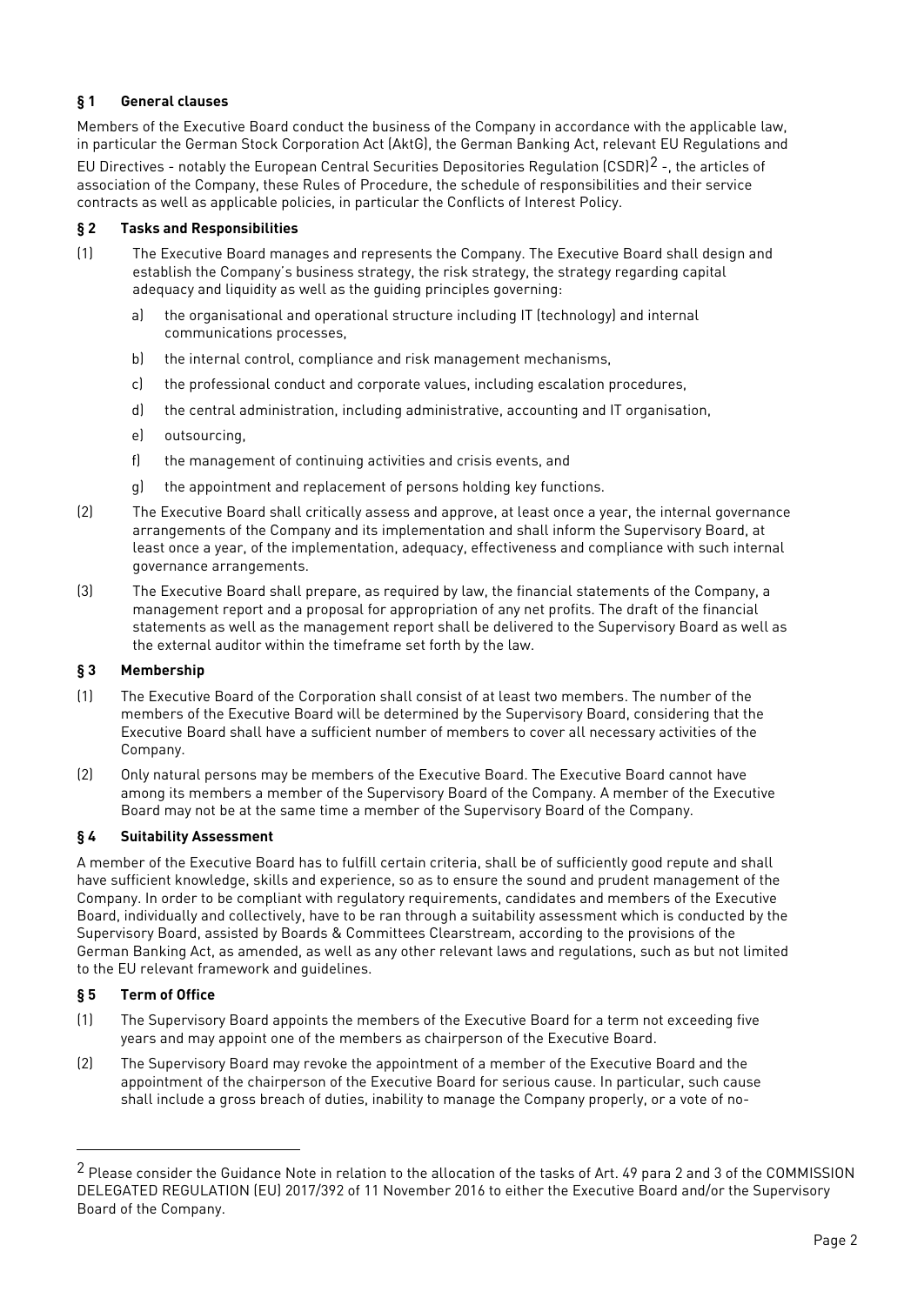confidence by the shareholders' meeting. The term of office also ends in case of the resignation of the member of the Executive Board or with the expiry of the term of office.

#### <span id="page-2-0"></span>**§ 6 Decisions of the joint Executive Board**

- (1) Without prejudice to the regulation in § 3 of these Rules of Procedure, the Executive Board as a whole shall decide:
	- a) in matters for which the law, the articles of association or these Rules of Procedure require a decision by the joint Executive Board,
	- b) on fundamental organisational, business policy and investment and financial planning questions of the Company,
	- c) on the financial statements of the Company and the annual report,
	- d) on the convocation of the shareholders' meeting and on applications and proposals of the Executive Board for resolutions by the shareholders' meeting,
	- e) on matters in which the approval of the Supervisory Board must be obtained,
	- f) when a member of the Executive Board requests a decision.
- (2) The joint Executive Board can assign to individual Executive Board members the implementation of the resolutions and the execution of measures that are the responsibility of the joint Executive Board.
- (3) An Executive Board member can file objections to resolutions of the joint Executive Board if and to the extent it affects their department. If an Executive Board member utilises his right to object, the resolution must not be executed.

### <span id="page-2-1"></span>**§ 7 Responsibilities of individual members of the Executive Board**

- (1) The departments of Executive Board members are defined in the schedule of responsibilities. Each Executive Board member has sole managerial authority within the framework of the department assigned to them by the schedule of responsibilities and the resolutions of the joint Executive Board. Without prejudice to the division of responsibilities, each Executive Board member is responsible for management as a whole.
- (2) The chairperson of the Executive Board must be continually briefed on all substantial matters from the departments of the other Executive Board members and, at his request, on individual matters.
- (3) Measures and transactions that are of extraordinary importance for the Company, particularly those associated with extraordinary financial risk, require the advance agreement of the joint Executive Board unless, according to one's best judgement, immediate steps are required to avoid imminent harm to the Company. The chairperson of the Executive Board must be briefed immediately about such independent action; the joint Executive Board must be briefed at the next meeting.
- (4) To the extent that measures and transactions simultaneously affect one or more other departments, the Executive Board member must consult in advance with the other affected member(s). If agreement is not possible, the joint Executive Board must pass a resolution unless, in one's best judgement, immediate measures are necessary to avoid imminent harm to the Company. The chairperson of the Executive Board must be briefed immediately about such independent action; the joint Executive Board must be briefed at the next meeting.
- (5) The Executive Board members shall work together cooperatively. They shall brief each other continually on important measures and processes in their departments.
- (6) Each Executive Board member is obligated to initiate a resolution of the joint Executive Board when they have concerns about measures from another department if these concerns cannot be resolved through discussion with the other Executive Board member. Furthermore, each Executive Board member can dispute a measure from another department with the explicit effect that the measure will be ceased until a decision of the joint Executive Board, provided that an immediate measure, according to one's best judgement, is not necessary to avoid imminent harm to the Company.

## <span id="page-2-2"></span>**§ 8 Chairperson of the Executive Board**

- (1) The chairperson of the Executive Board determines, within the framework of these Rules of Procedure, the schedule of responsibilities, and the employment contracts for the members of the Executive Board, the area and manner in which several Executive Board members shall collaborate. They regulate the collaboration of the Executive Board members, particularly when there are departmental overlaps. The chairperson of the Executive Board determines which matters shall be presented to them.
- (2) In the event that the chairperson of the Executive Board is incapacitated, his responsibilities shall be performed by his deputy. For the purpose of this regulation, the deputy chairperson is the deputy of the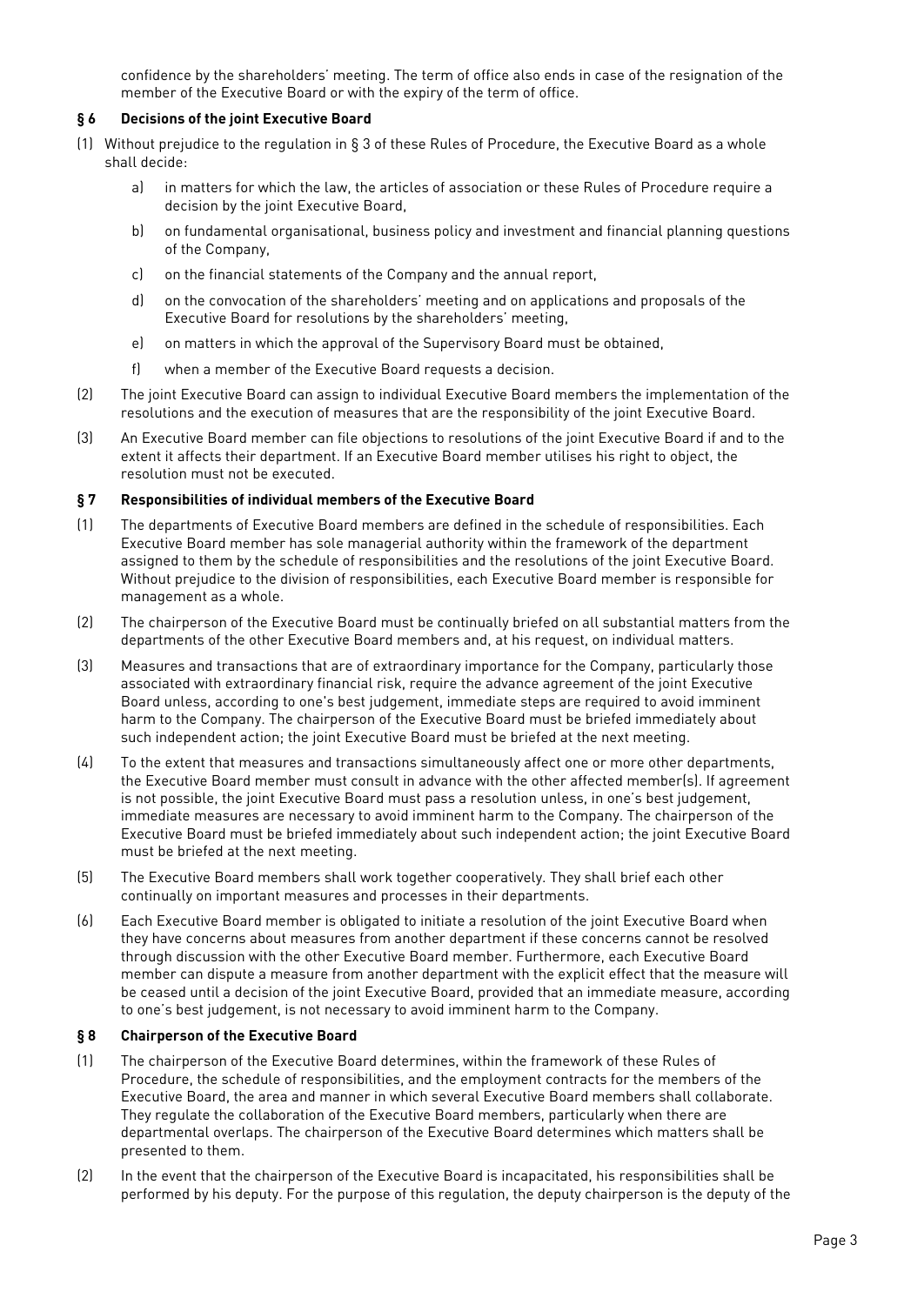Executive Board. If a deputy chairperson has not been appointed, the Executive Board member who has served on the Executive Board the longest shall be considered the deputy; if several members of the Executive Board have served on the Executive Board for the same length of time, the oldest member shall be the deputy.

### <span id="page-3-0"></span>**§ 9 Schedule of responsibilities**

- (1) The schedule of responsibilities, including the deputy rule, shall be presented by the chairperson of the Executive Board to the joint Executive Board for a decision in consideration of the employment contracts of the individual members of the Executive Board, the principal of functional separation, and any double mandates in the Deutsche Börse Group.
- (2) Enactment, modification and revocation of the schedule of responsibilities requires unanimous resolution of the joint Executive Board. If a unanimous resolution does not pass, the chairperson of the Executive Board must petition the Supervisory Board to regulate the assignment of duties.
- (3) The schedule of responsibilities must be announced to the Supervisory Board without delay following its definition.

## <span id="page-3-1"></span>**§ 10 Meetings and resolutions**

- (1) Executive Board meetings shall take place regularly; specifically, the chairperson will set the intervals of the meetings. They must take place when the well-being of the Company requires it.
- (2) The chairperson of the Executive Board must convene a meeting of the joint Executive Board upon request of a member of the Executive Board.
- (3) Executive Board meetings shall be prepared by the chairperson of the Executive Board or his deputy and convened and led, whenever possible, with announcement of the agenda with advance notice that is appropriate for the circumstances. The chairperson shall determine the order in which items on the agenda will be handled as well as the type and sequence and, if necessary, adjournment of voting sessions. They can also determine that third parties must be consulted on individual agenda items. Preparatory documents shall be provided to the members of the Executive Board in a timely manner ahead of the meetings.
- (4) Resolutions of the Executive Board shall generally be reached during meetings. The chairperson of the Executive Board may in individual cases determine that meetings be held by telephone or video conference or allow individual members of the Executive Board to participate in a meeting by telephone or video conference. Absent members of the Executive Board can participate in resolutions of the Executive Board by submitting written votes through other members of the Executive Board.
- (5) At the request of a member of the Executive Board, resolutions can also be passed outside of meetings in written form, by telephone, by fax, by e-mail, or in other electronic form if none of the members immediately objects to this method.
- (6) The Executive Board has a quorum if at least half of its members, including the chairperson or his deputy, participate in a passing of the resolution.
- (7) The Executive Board passes a resolution, barring an alternative arrangement, with a simple majority of votes of the members participating in passing of the resolution. In the event of a tie, the chairperson of the Executive Board shall have the casting vote. The deputy is not entitled to such a casting vote.
- (8) Any matters that fall within the department of an absent member of the Executive Board shall be discussed and resolved only in urgent exceptional cases. The absent Executive Board member must be briefed without delay on the result of the resolution. If the result of the resolution is not met with the approval of the absent Executive Board member, this Executive Board member must lodge his objection with the chairperson of the Executive Board without delay. The object of the resolution must then be discussed anew and finally decided at the next meeting based upon the written or verbal objection. The right of the affected Executive Board member according to § 6(3) remains unaffected.
- (9) Minutes must be prepared of every meeting of the Executive Board in which the location and date of the meeting as well as the participants, agenda, and content of the resolutions are documented. The minutes must be approved at the next meeting of the Executive Board. The Company shall make the minutes of the meetings of the Executive Board available to the competent authority and the auditor upon request.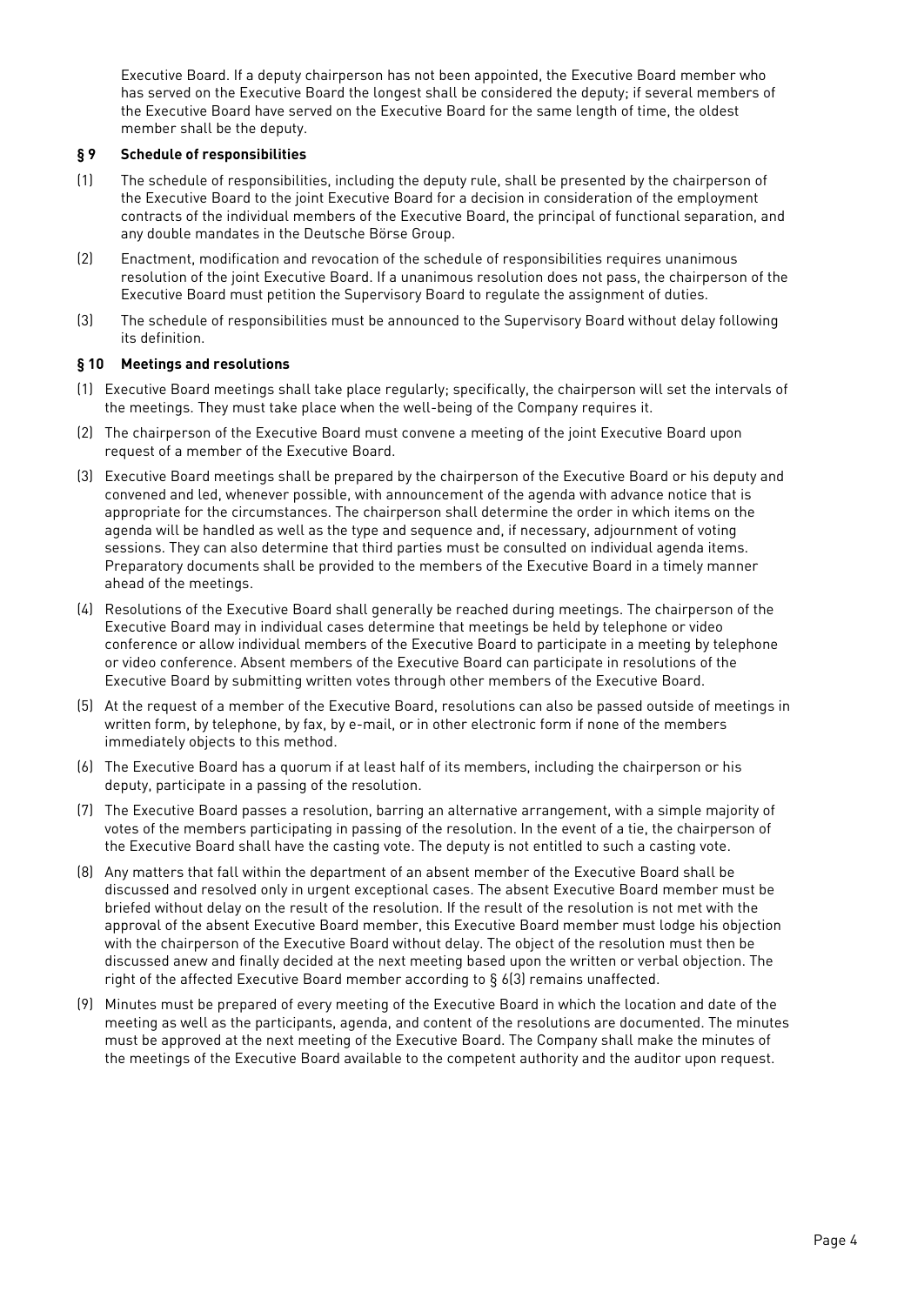#### <span id="page-4-0"></span>**§ 11 Collaboration with the Supervisory Board**

(1) The obligation to report to the Supervisory Board on the items and at the times specified by § 90 of the Stock Corporation Law (AktG) is the responsibility of the joint Executive Board under the leadership of the chairperson of the Executive Board.

Within the framework of the required written reporting pursuant to  $\S$  90 paragraph 1 no. 1 of the AktG, extensive reporting is also required on the measures taken according to  $\S 91$  paragraph 2 of the *AktG.* Further regulatory reporting requirements need to be taken into account, in particular supervisory regulations and administrative directives.<sup>[3](#page-4-3)</sup>

- (2) In addition, the chairperson of the Executive Board must regularly report to the chairman of the Supervisory Board verbally and – if desired by the Supervisory Board chairman – in writing on the course of business and the state of the Company, including associated companies. All members of the Executive Board must support the chairman in fulfilment of this task.
- (3) The chairperson of the Executive Board must immediately report verbally or in written form to the chairman of the Supervisory Board or – in the event that they are absent – to their deputy on all matters that carry particular weight for the Company.
- (4) Written reports and proposals by Executive Board members to the Supervisory Board must be presented to the chairperson of the Executive Board with a request for these to be forwarded.
- (5) Reporting to the Supervisory Board is conducted principally in English.
- (6) If requested in an individual case or generally by a member of the Supervisory Board or the Executive Board, reporting will be done in German and English. In this case, the Company shall provide for simultaneous interpreting services in German and English by certified interpreters for verbal reports and written reports shall be translated. To the extent that reporting is done in two languages, the German version shall be binding.

#### <span id="page-4-1"></span>**§ 12 Direct access to the Executive Board**

The chief risk officer, the chief compliance officer, the chief technology officer and the chief internal auditor of the Company have direct access to the Executive Board. For this purpose, the respective officer shall usually contact the responsible member of the Executive Board and/or the chairperson of the Executive Board as far as appropriate.

#### <span id="page-4-2"></span>**§ 13 Actions requiring approval**

- (1) The Executive Board requires prior approval of the Supervisory Board in the following matters:
	- a) compilation of the yearly budget for personnel and non-personnel expenses,
	- b) exceeding of the annual budget by ten percent or exceeding the budgeted expenses for a project by a total of five percent of the annual budget,
	- c) granting and retraction of general powers of attorney,
	- d) admittance of members of the Executive Board onto the Supervisory Board, administrative board or any similar body of companies or institutes outside of Deutsche Börse Group as well as the assumption of other non-official secondary activities by members of the Executive Board.
	- e) transfer of shares (§ 4 paragraph 1 sentence 3 of the articles of association),
- (2) Furthermore, the Executive Board requires prior approval of the Supervisory Board for the following matters, unless the matters are contained in the yearly budget approved by the Supervisory Board in accordance with paragraph 1:
	- a) acquisition, disposal and encumbrance of real property and rights equivalent to real property if the value exceeds 50,000 euros in individual cases,
	- b) acquisition and disposal of or participation in companies, establishment of operating sites and branch offices if the value of the measure exceeds 1 million euros in individual cases,
	- c) conclusion, modification and termination of Company contracts pursuant to §§ 291 ff. of the AktG,
	- d) development of new fields of business, to the extent that the estimated revenue in the third year of the new field of business is projected to be more than twenty percent of the

<span id="page-4-3"></span><sup>3</sup> For example Section 25c Abs. 4a German Banking Act (KWG) or MaRisk AT 4.2 Tz. 5 of the Minimum Requirements for Risk Management (MaRisk) of the German Federal Financial Supervisory Authority (BaFin), Circular 09/2017 (BA).